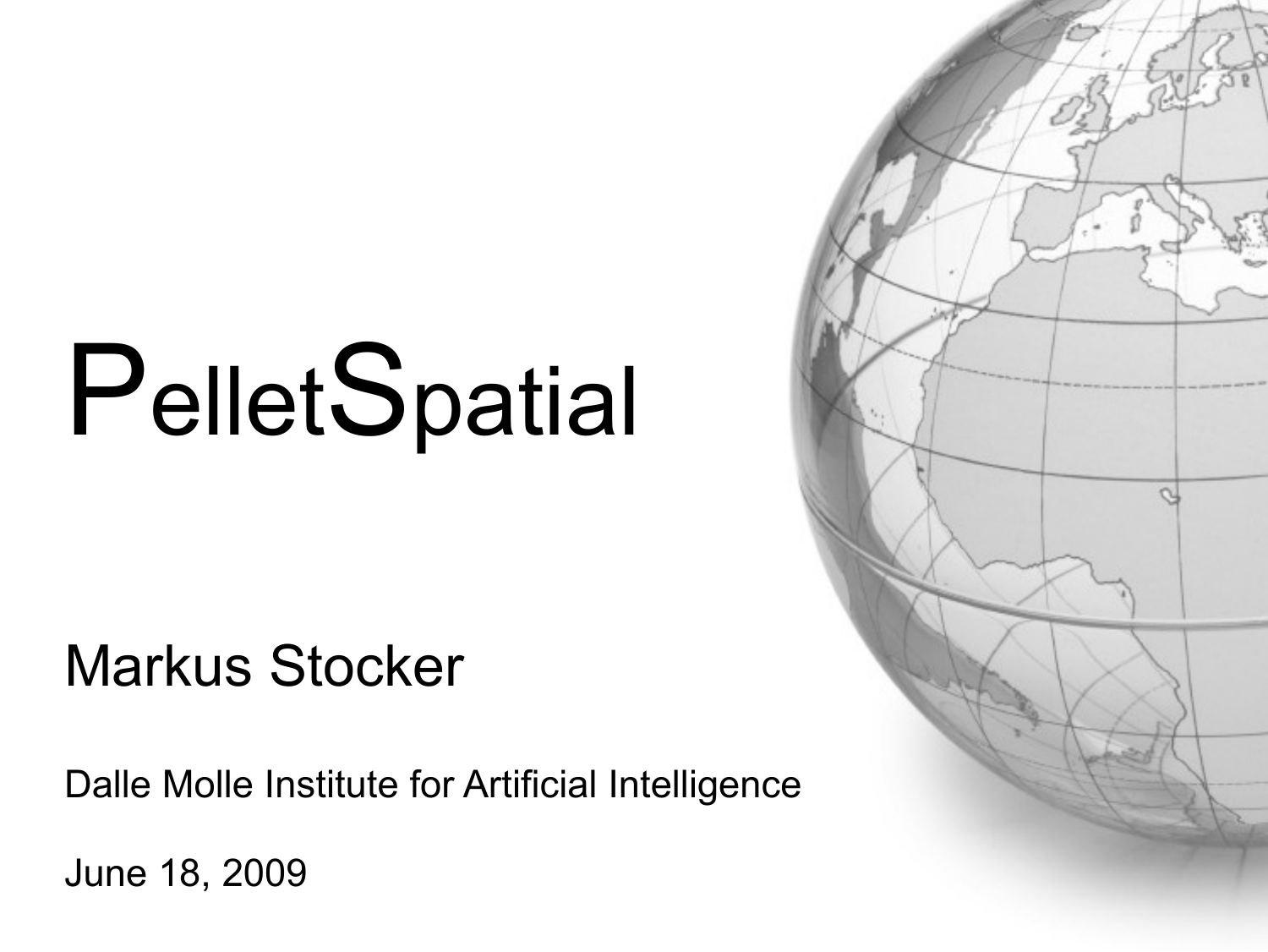## Who is this guy?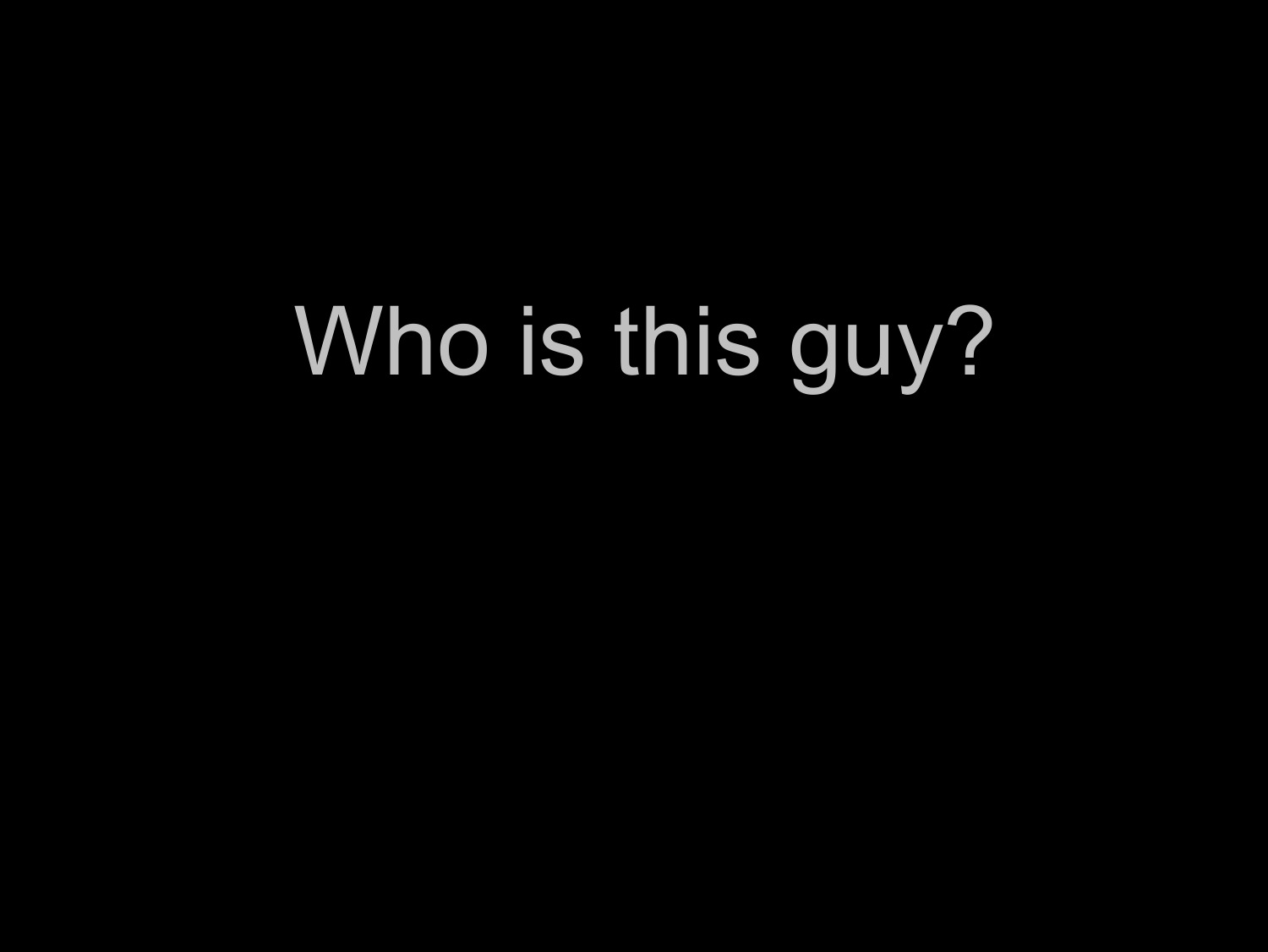## What is he doing here?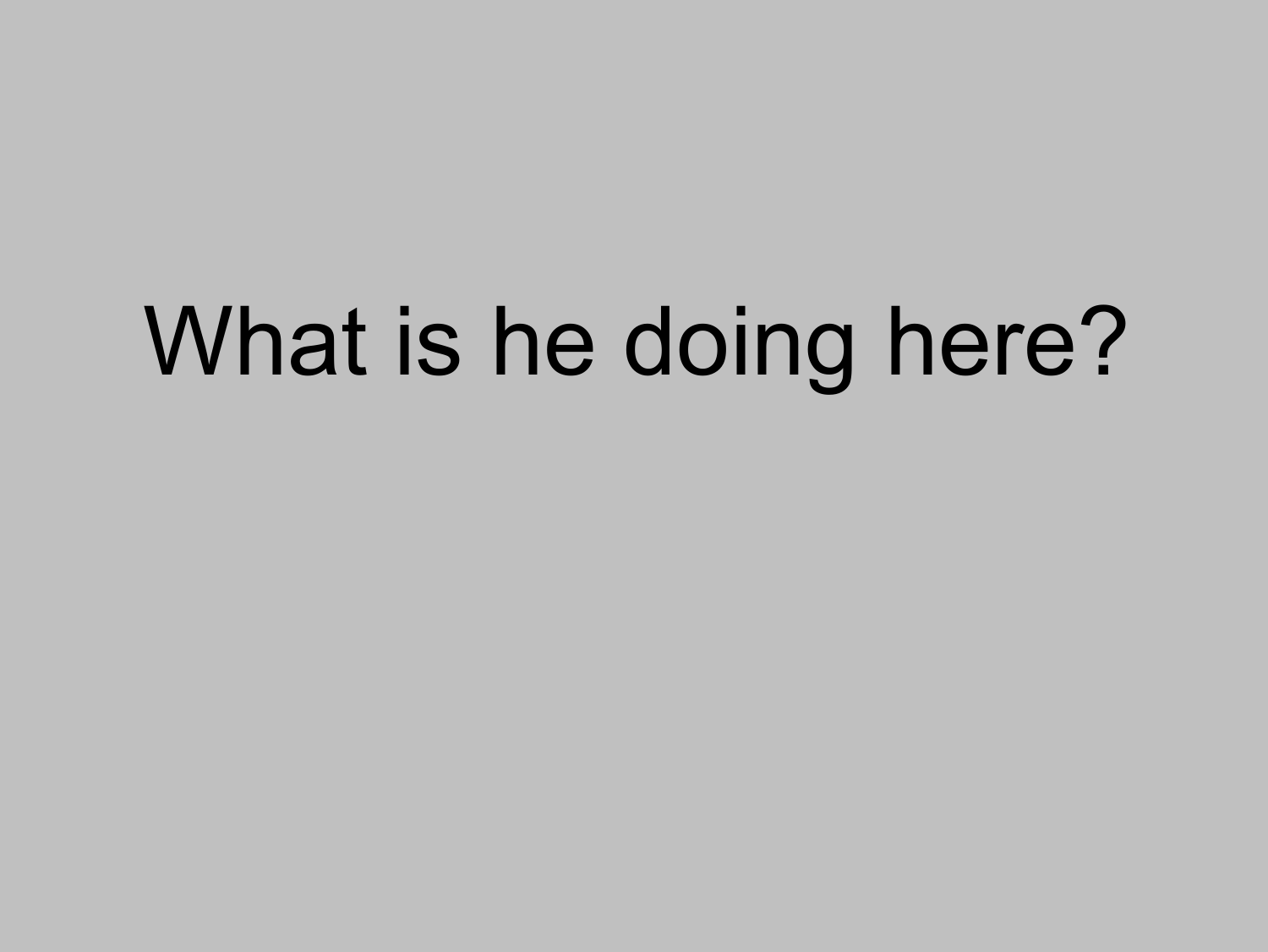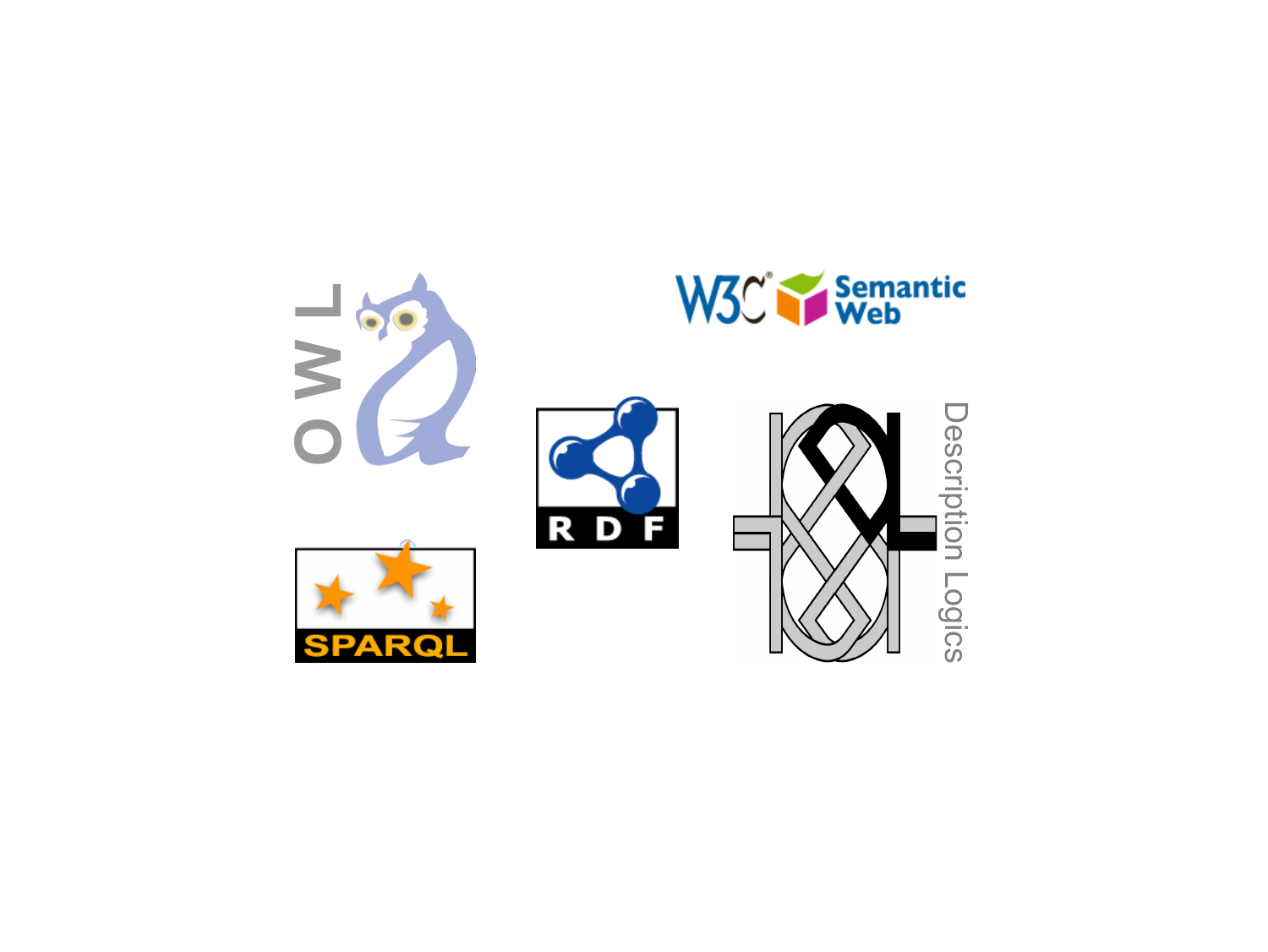## DL Description Logics



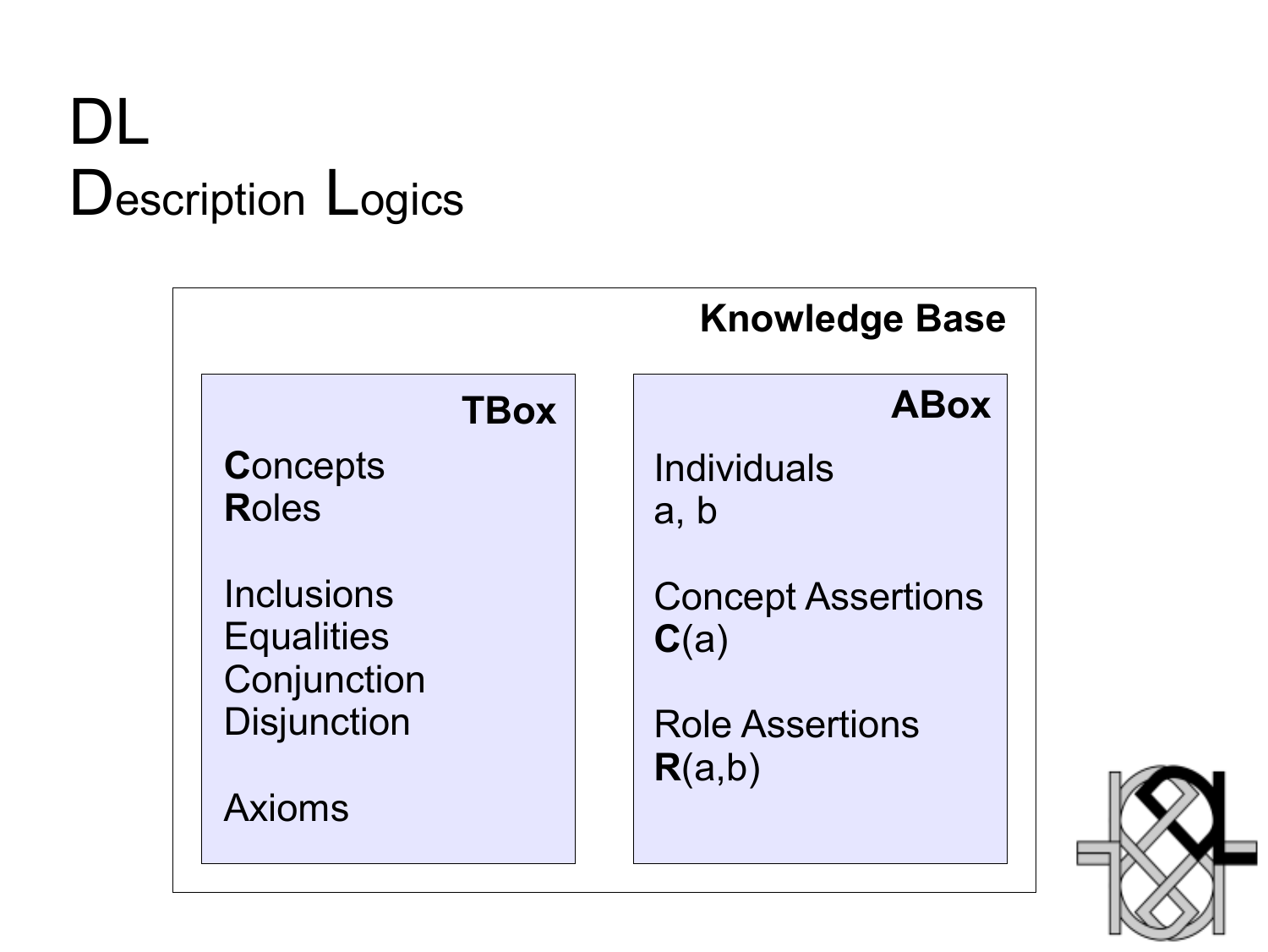## **RDF** Resource Description Framework



URI PREFIX ex: <http://example.org#>

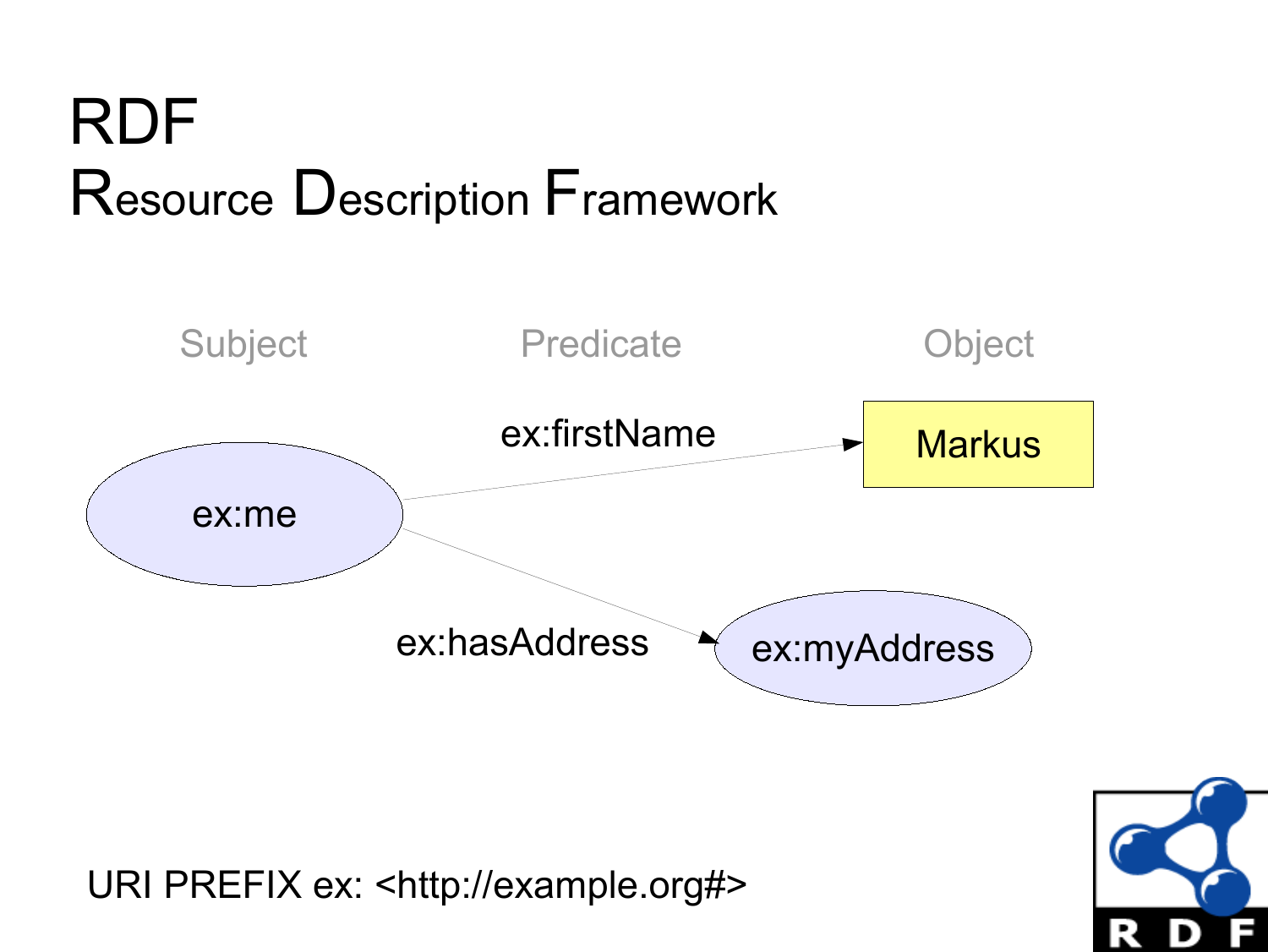## OWL (-DL) Web Ontology Language

#### In short, an OWL(-DL) document is a DL KB

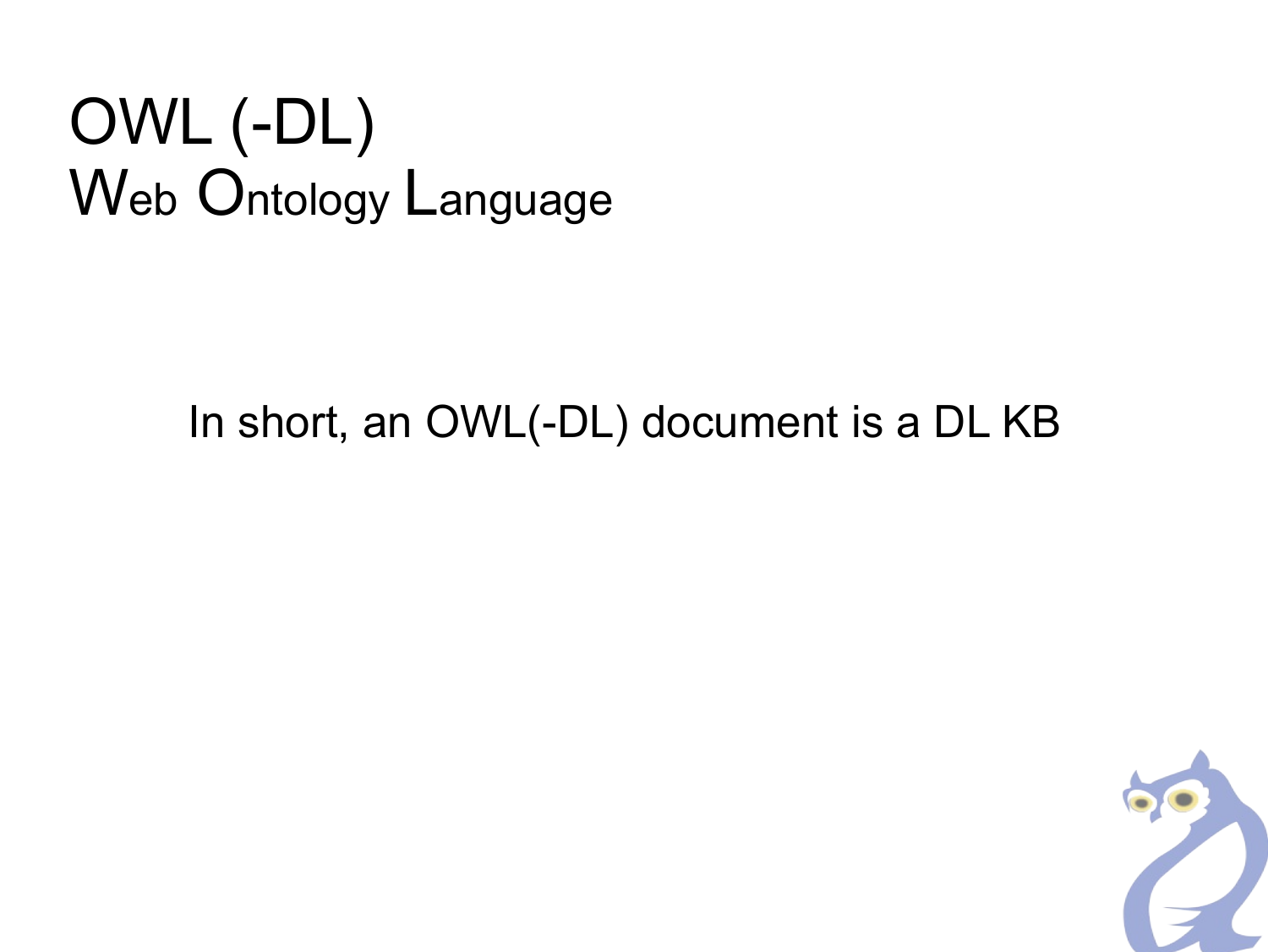## **SPARQL SPARQL Protocol And RDF Query Language**

```
PREFIX ex: <http://example.org#>
SELECT ?fn
WHERE
  ex:me ex:firstName ?fn
```
 $?fn = "Markus"$ 

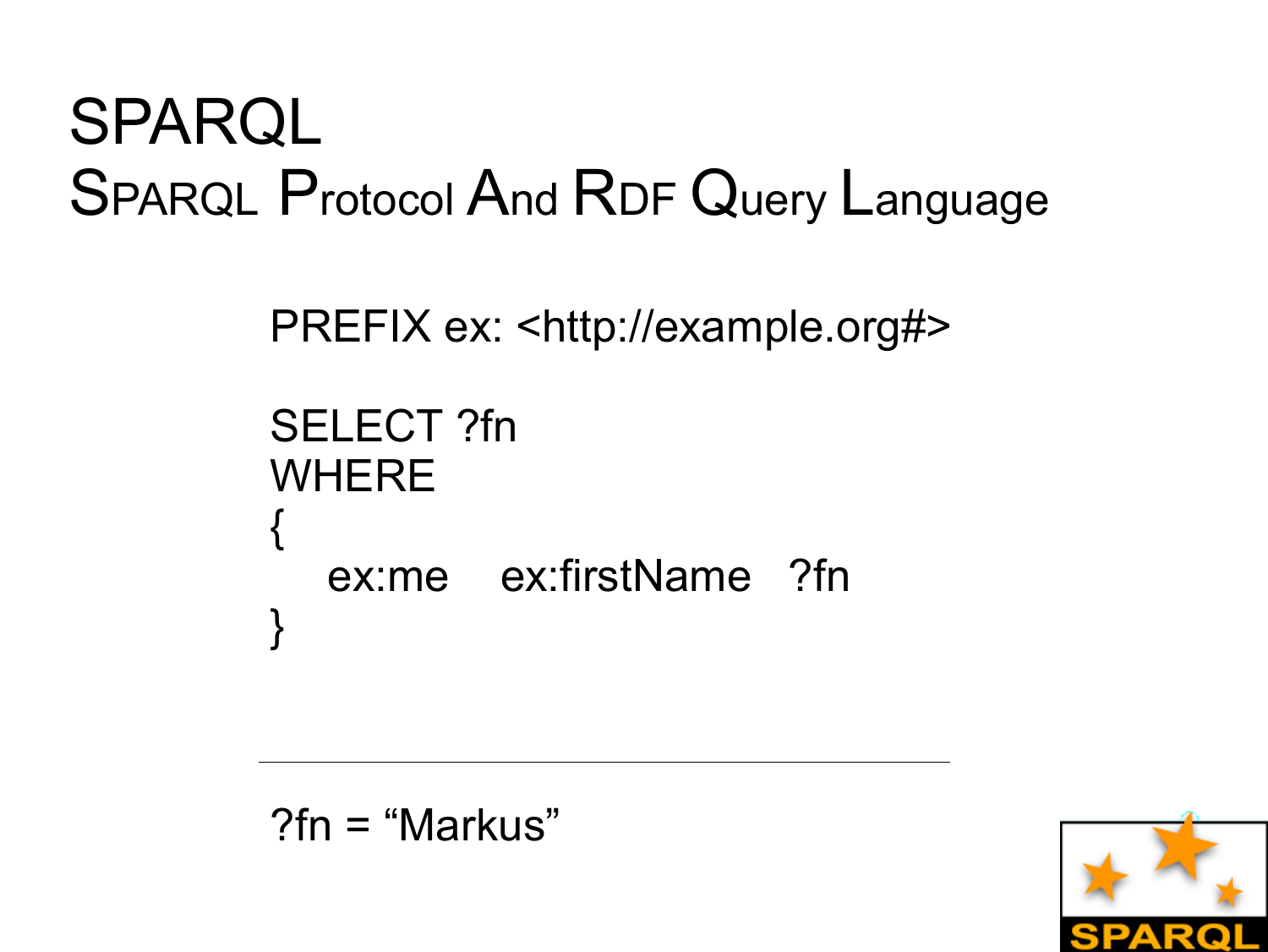## **RCC** Region Connection Calculus

#### Spatial representation and reasoning

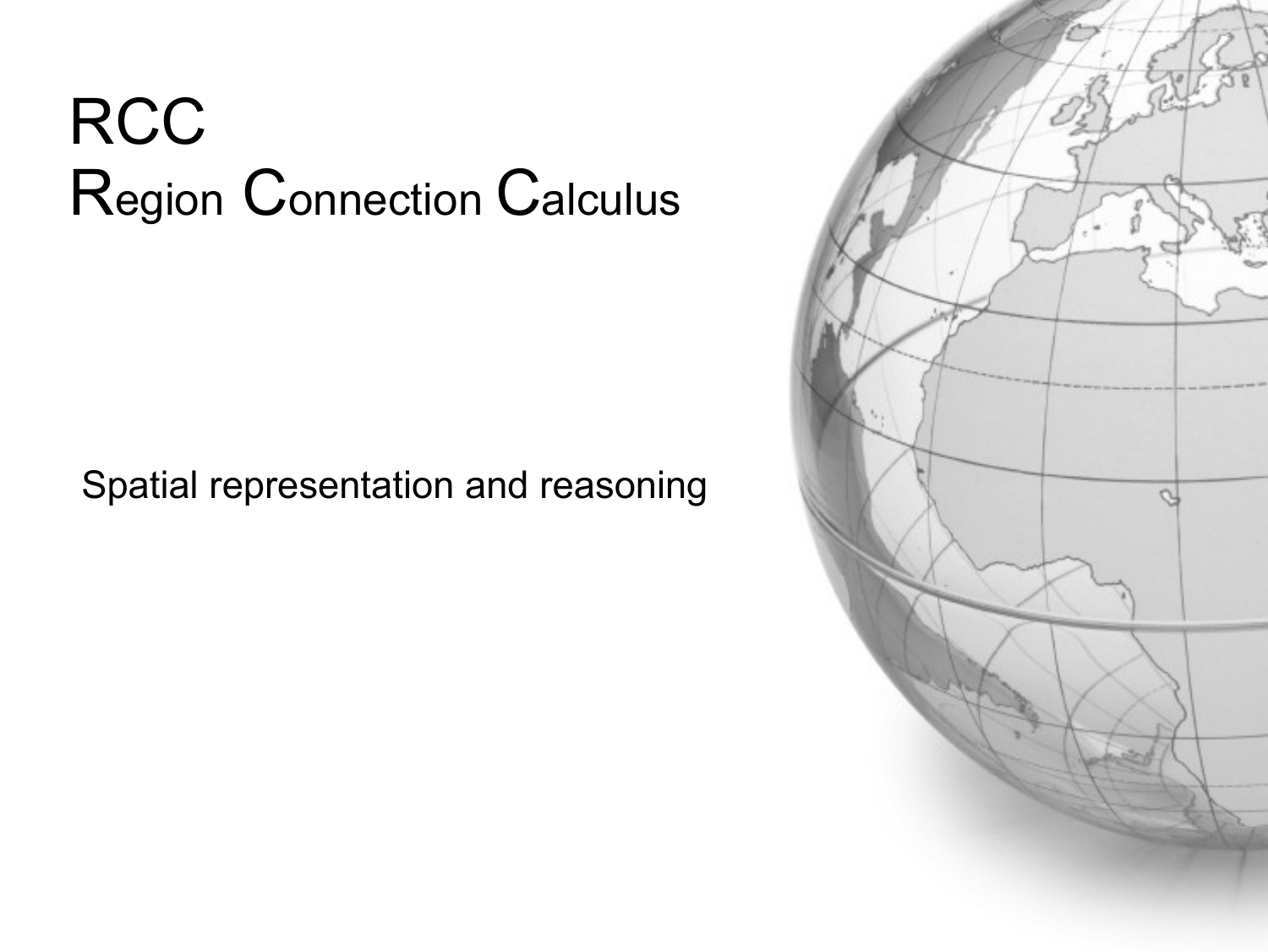#### **RCC** Spatial Representation

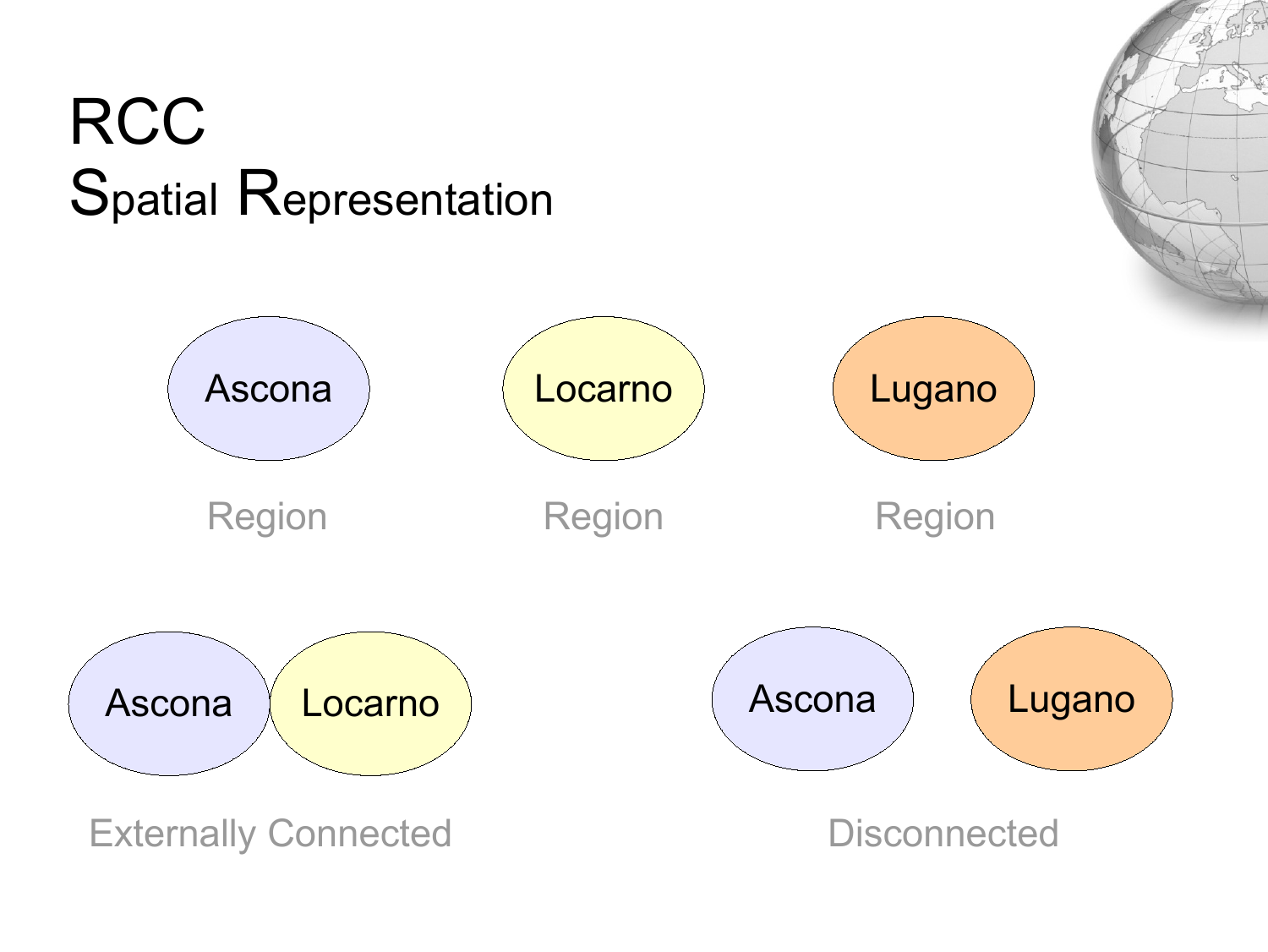#### **RCC** Spatial Reasoning (Inference)



EC(A, C) NTPP(B, A) NTPP(D, C)

Inference



DC(B, D) DC(D, B)

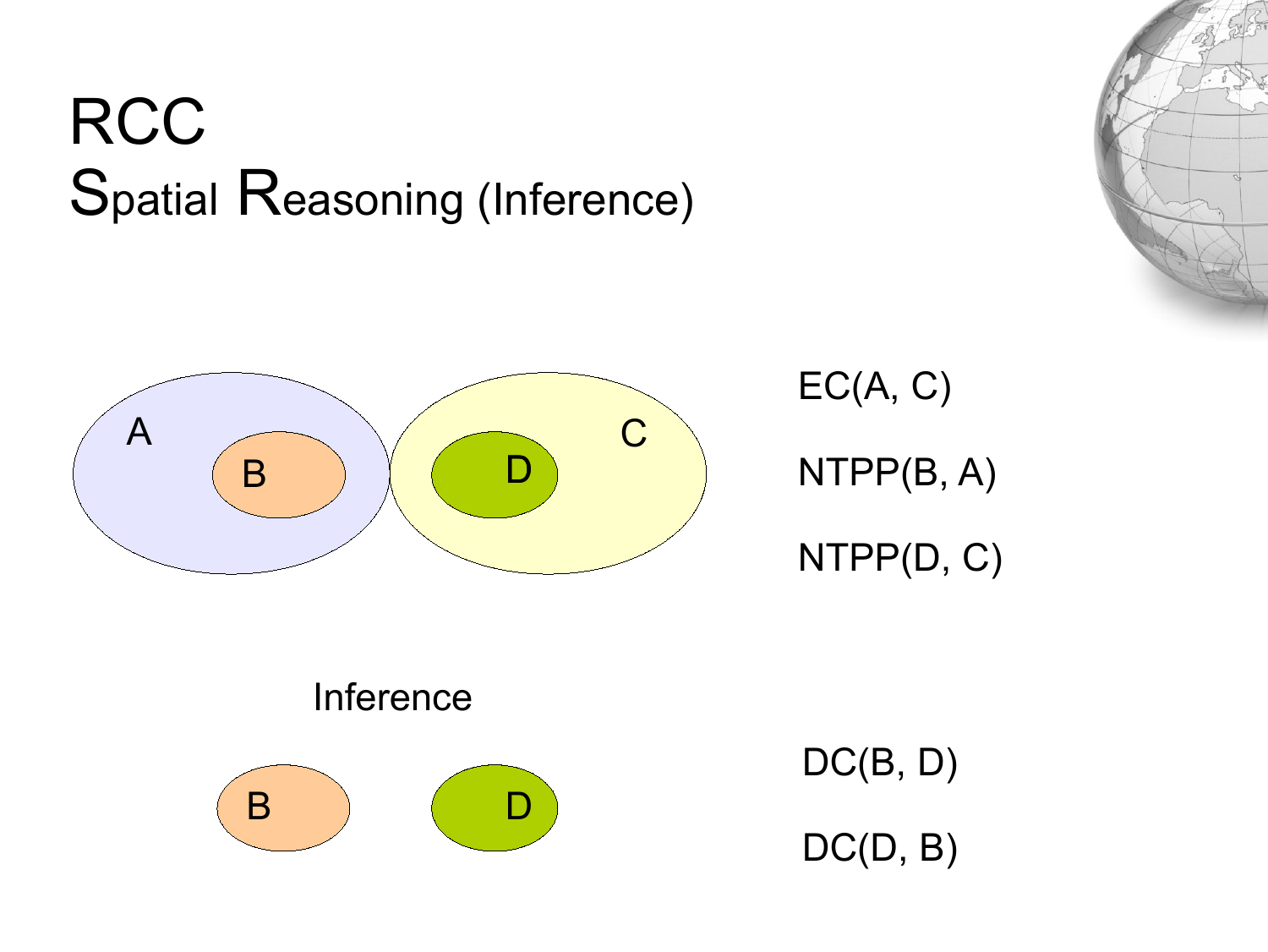



#### **OWL Reasoner**

#### **Represent RCC KB**

Support reasoning and query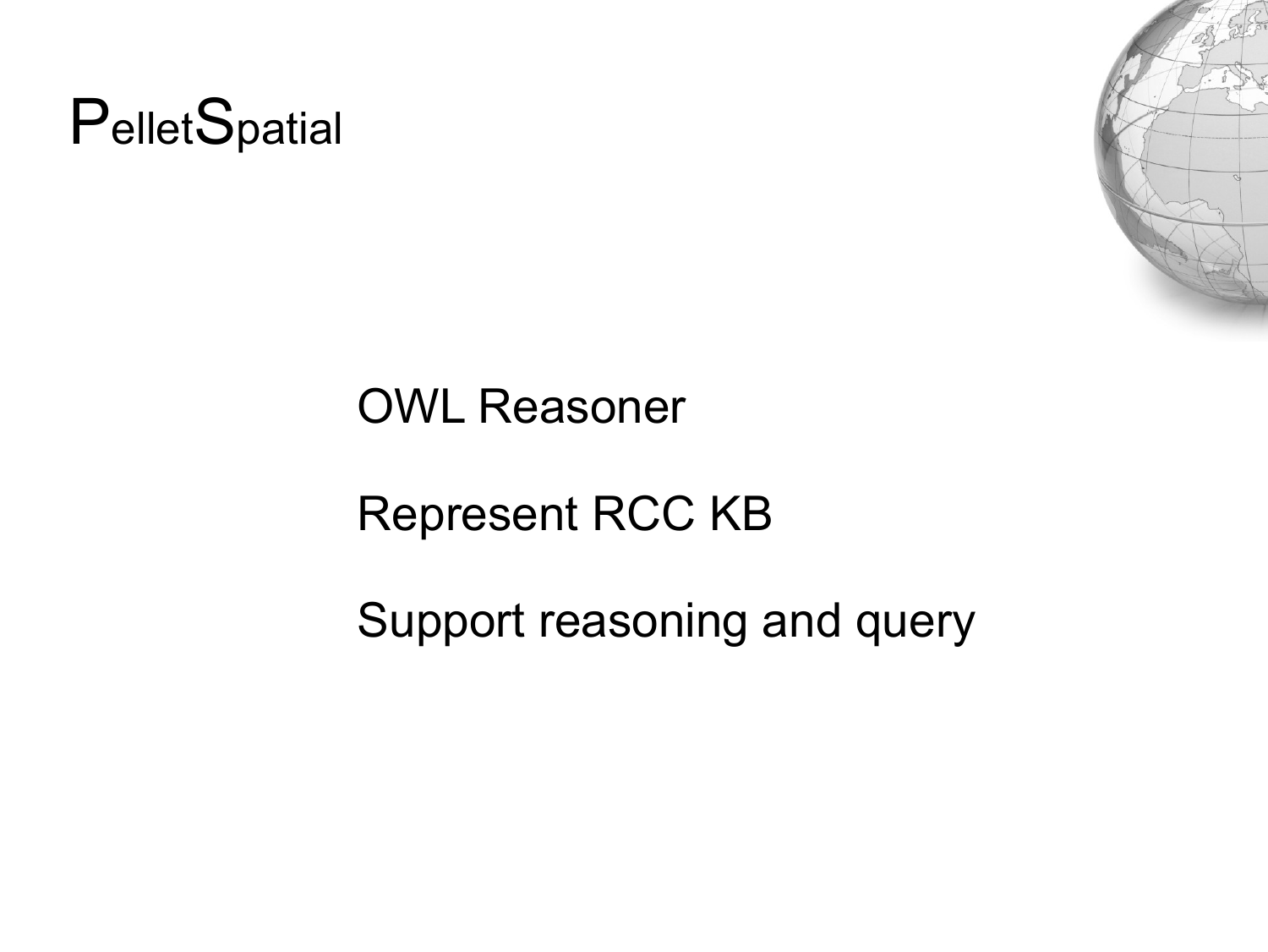## **RCC** Translation To Description Logics



 $DC(A, B)$ 



Class(A) Class(B)

disjointWith(A,B)

 $A \cap B = \emptyset$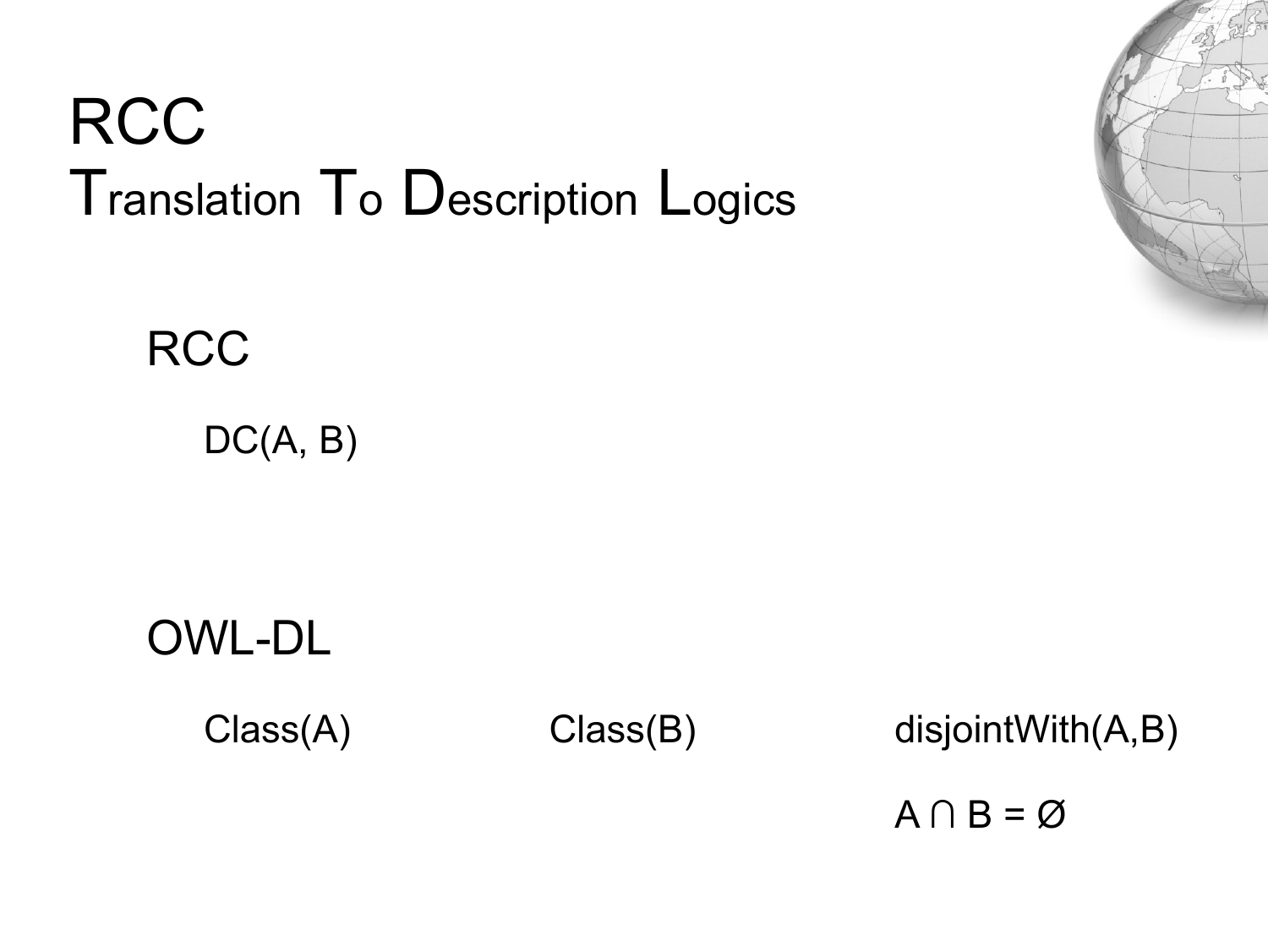### PelletSpatial Example

#### Data

Query

**NTPP DaneCounty** Madison DaneCounty NTPP Wisconsin Wisconsin NTPP USA

?x NTPP USA

**Results** 

 $?x = Madison$  $?x = DaneCountry$  $?x = Wisconsin$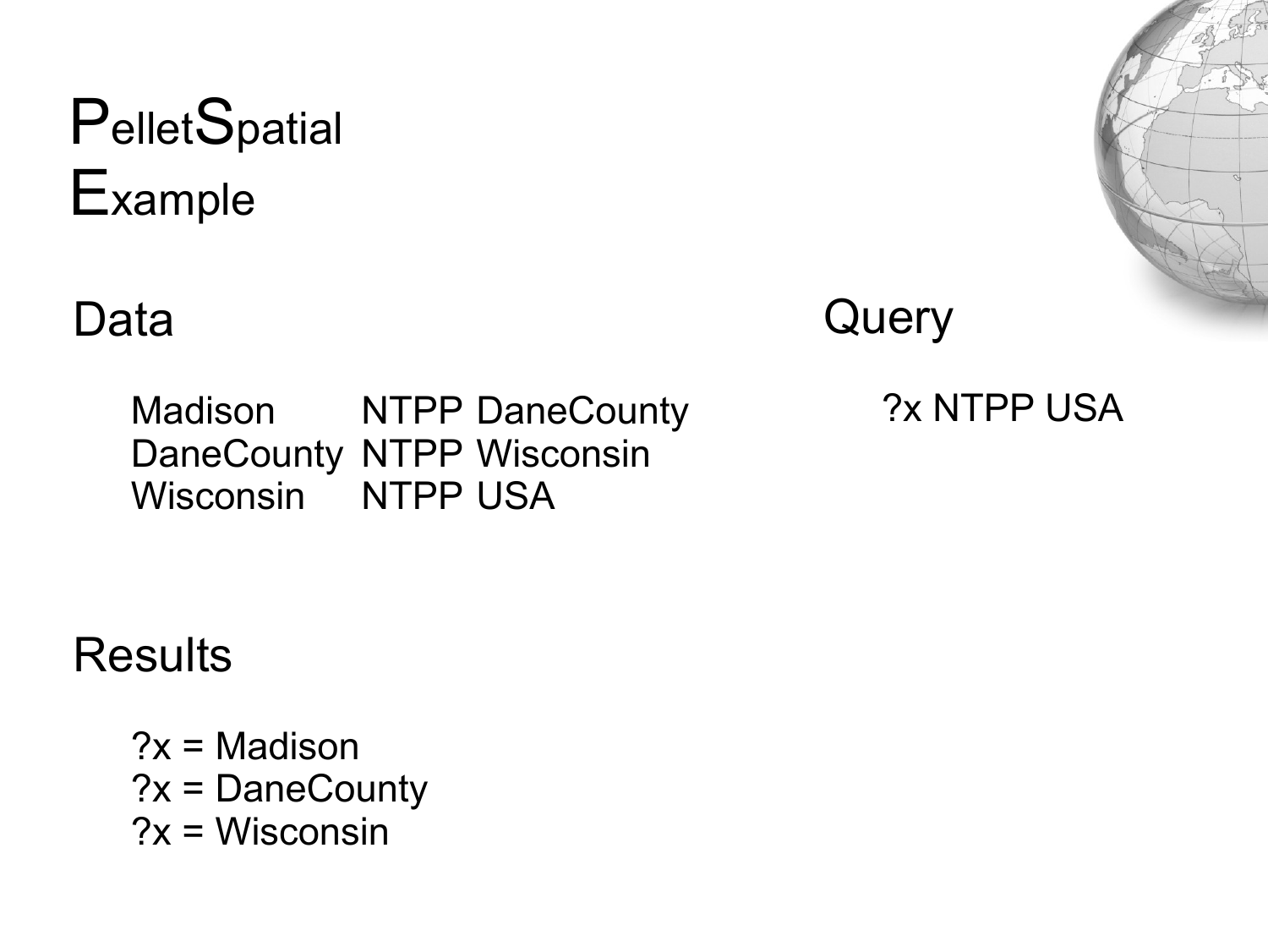#### PelletSpatial Example (SPARQL)

Query

PREFIX ex: <http://example.org#> PREFIX spatial: <http://clarkparsia.com/pellet/spatial#>

**SELECT?x** WHERE { ?x spatial:nonTangentialProperPartOf ex:USA }

**Results** 

 $?x = ex$ : Madison  $?x = ex:DaneCounty$  $?x = ex:Wisconsin$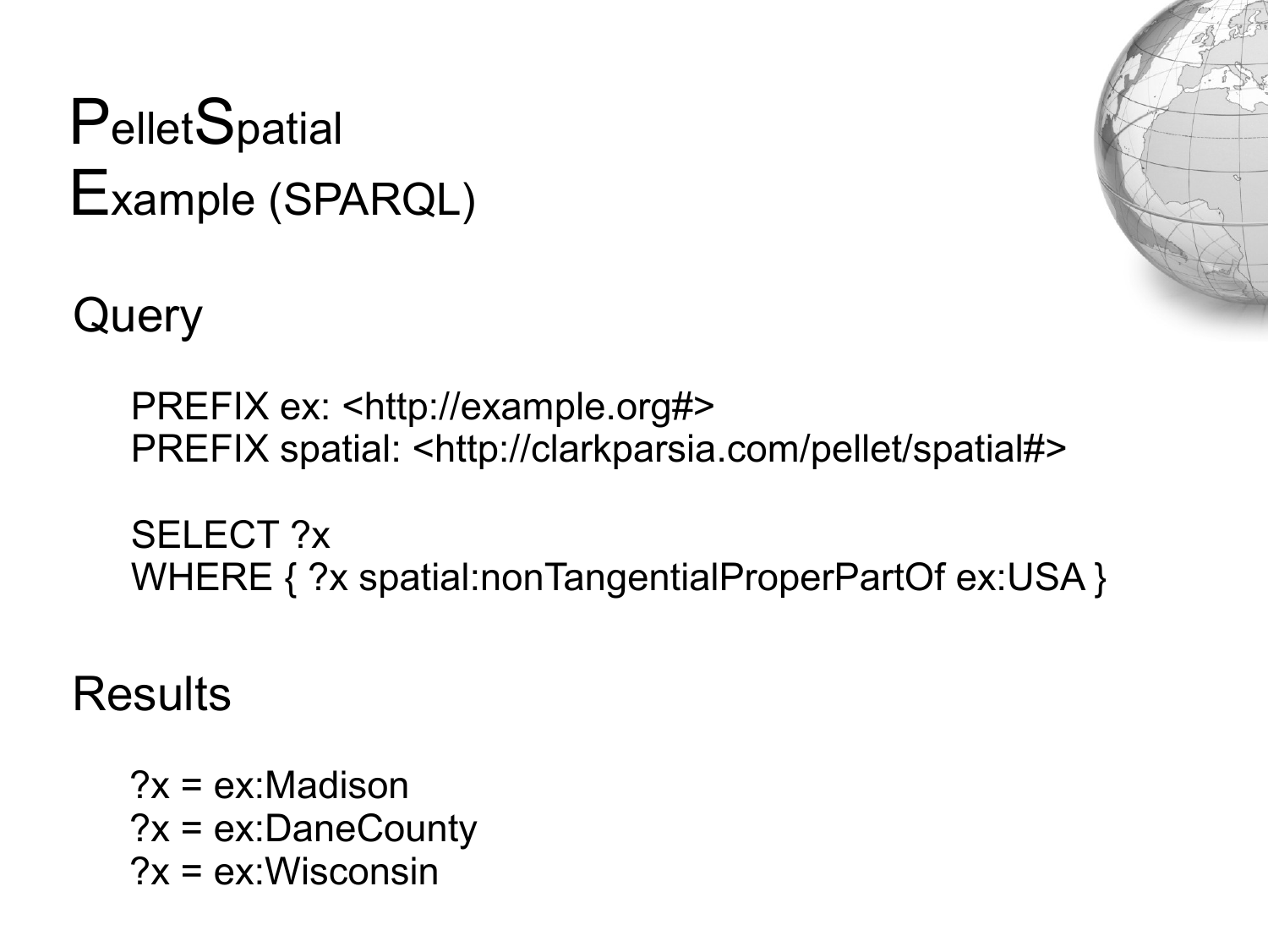#### PelletSpatial Region RDF Metadata

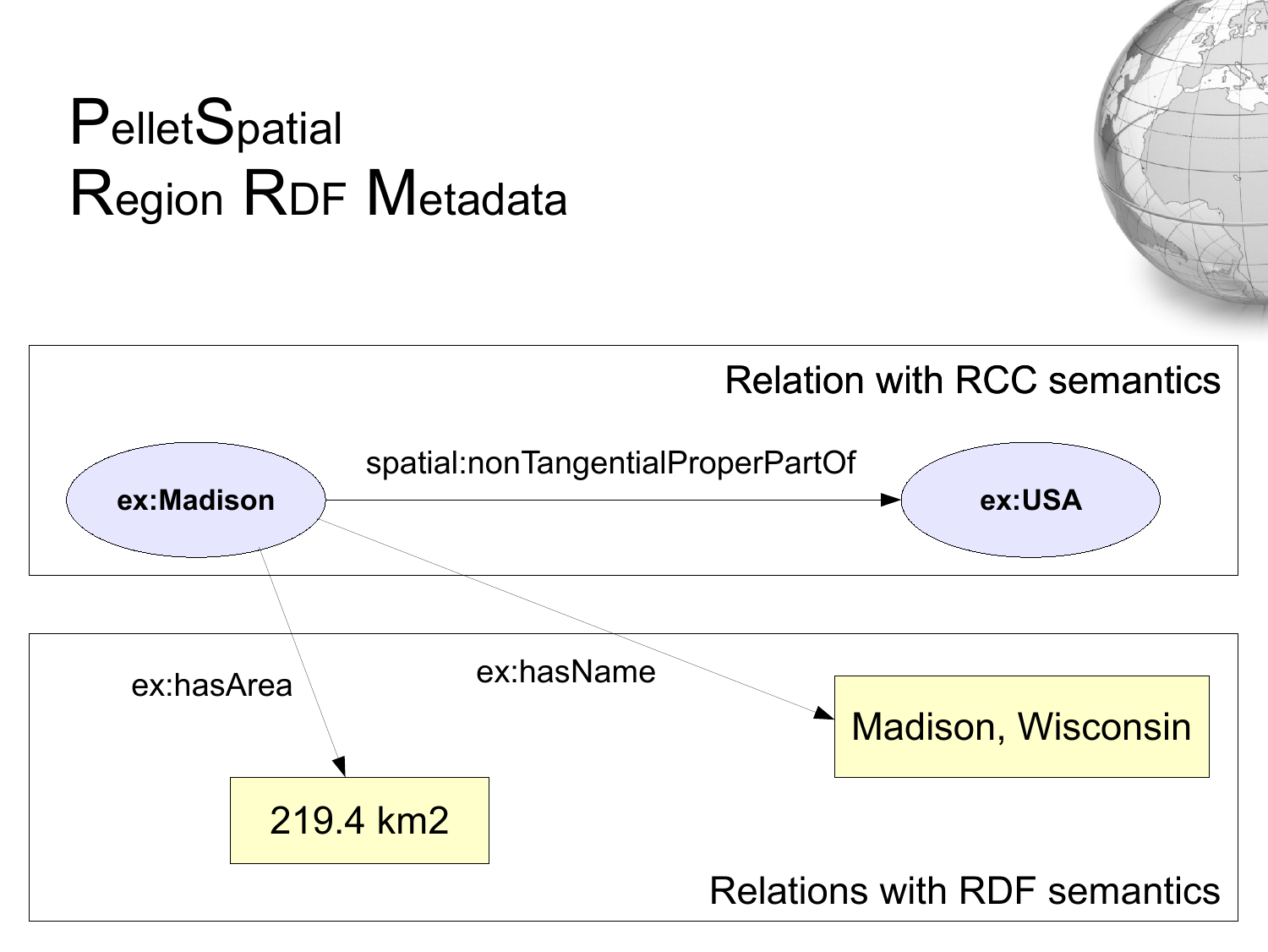## PelletSpatial **RDF Metadata SPAROL**



Query

```
PREFIX ex: <http://example.org#>
PREFIX spatial: <http://clarkparsia.com/pellet/spatial#>
```

```
SELECT ?x ?y
WHERE {
   ?x spatial:nonTangentialProperPartOf ex:USA.
   ?x ex:hasArea ?y
```
**Results** 

 $?x = ex$ :Madison "219.4 km2"